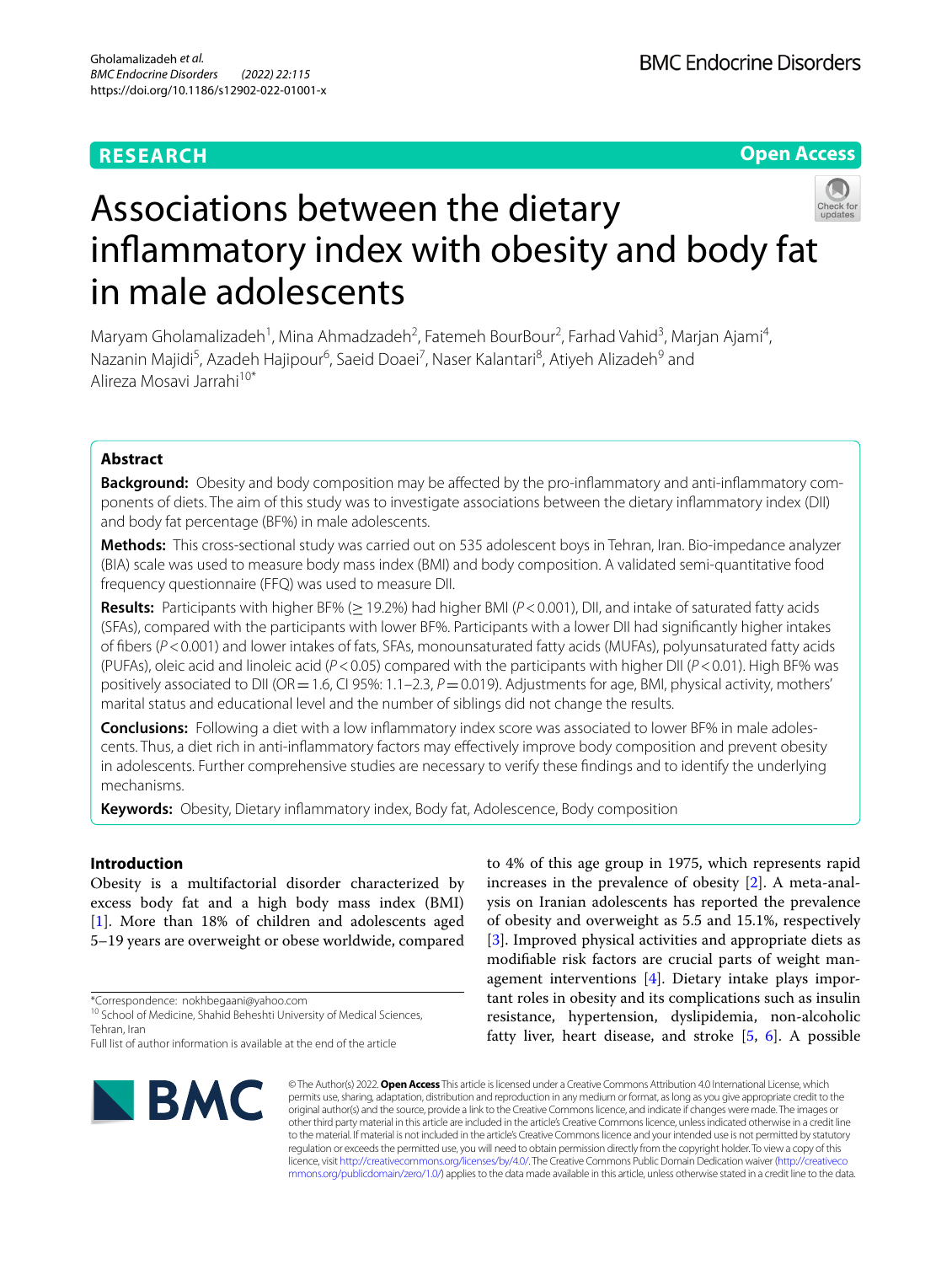mechanism of the associations between obesity and chronic diseases relies on the theory of infammation and infammatory markers such as C-reactive protein (CRP), tumor necrosis factor α (TNF-α), and interleukin 6 (IL-6) [[7\]](#page-6-6). For example, studies have reported that excess adipose tissues in obese individuals can increase leptin and cytokines production and decrease anti-infammatory immune cells, which lead to inflammation  $[8, 9]$  $[8, 9]$  $[8, 9]$ .

Dietary infammatory index (DII) has been described as the assessment of the infammatory potential of the diet  $[10]$ . This nutritional tool assessed intakes of 45 proinfammatory and anti-infammatory dietary components [[11,](#page-6-10) [12\]](#page-6-11). If the DII score is negative, diet is assumed to include anti-infammatory efects and if this score is positive, diet is suggested to include infammatory efects [[13\]](#page-6-12). Studies have reported associations between the DII score and obesity in adults [\[14\]](#page-6-13). Oliveira et al. have shown that participants in the highest DII quartile are more likely to consume fats, red meats, processed foods, sugars, sweets, and calories and have a higher prevalence of obesity and overweight [[14,](#page-6-13) [15](#page-6-14)]. Furthermore, DII is positively linked to adipose tissues and is negatively linked to lean tissues in Iranian women [[16](#page-6-15)]. Another study has demonstrated that higher scores of DII are associated with a higher risk of obesity and overweight in childhood [[17\]](#page-6-16). Ruiz-Canela et al. have shown direct associations between the DII and obesity indices, including BMI and waist circumference, and reported that diet may include roles in the development of obesity through infammatory modulation mechanisms [\[5](#page-6-4)]. Since body composition is reported as a better indicator for obesity and weight assessment in adolescents [[18\]](#page-6-17) and a few studies have already assessed associations between the DII and body composition [\[17,](#page-6-16) [19\]](#page-6-18), the major aim of the current study was to investigate associations between the DII and body fat percentage (BF%) in male adolescents. Diets with higher DII scores were hypnotized to increase BF%.

#### **Material and methods**

Totally, 535 male students aged 12–16 years participated in this cross-sectional study, from August to December 2018. Inclusion criteria included a willingness to participate and written consent of the adolescents and their parents to participate in the study. Adolescents were excluded from the study if they had diseases afecting their diet, weight, and body composition, including diabetes, hyperlipidemia, fatty liver, and cancer. Data on the sociodemographic characteristics of the participants were collected using general questionnaires. Physical Activity (PA) Trackers Mi Band v.2 (MB; Xiaomi, Beijing, China) were used to measure the distance traveled by the participants during the day. These bracelets included

three-axis accelerometers that recorded participants' activities in three axes (horizontal, vertical, and diagonal) in meters [[20](#page-7-0)].

#### **Body composition and anthropometric measurements**

Weight was measured with light clothing using the Seca scale (Seca, Germany) with an accuracy of 100 g. Height was measured with no shoes using a tape meter attached to the wall with a precision of 0.5 cm. The BMI was calculated by dividing weight (kg) by the square of height (m). Levels of fat mass, muscle mass and basal metabolic rate (BMR) were assessed using Omron Body Composition Analyzer (Omron Model BF-511, Omron, Japan). Prerequisites for using BIA were explained to the participants, including the proper posture of the body and limbs (lying on the back, arms abducted at least 30 degrees, legs abducted at nearly 45 degrees), no consumption of alcoholic beverages for at least 12 h, fasting for at least 2 h and avoidance of physical activities for at least 12 h before measurements as well as no intake of drugs afecting body fuid and electrolyte balances [[21](#page-7-1)].

# **Dietary intake and dietary infammatory index (DII) assessments**

A validated 168-item semi-quantitative food frequency (FFQ) questionnaire was used to assess the dietary intake of the participants  $[22]$ . This questionnaire was completed for each participant through a face-to-face interview by a trained nutritionist. Data collected from FFQ were converted to grams using household measures and then transferred to Nutritionist IV Software for analysis. In addition, daily calorie intakes were assessed using cross-check method of FFQ and 24-h diet recalls for three randomly selected days. To estimate the infammatory efects of the diets, world standard mean values for the intake of food items were subtracted from the actual intake values for each food item and then divided by the world standard deviation to create a z-score. This value was multiplied by the infammatory efect score for each food parameter. Scores were summarized for all the food parameters to achieve the overall DII scores. More positive scores showed more pro-infammatory efects and more negative scores showed more anti-infammatory efects of the diets. In this study, the following food items were included in the calculation of DII [[23\]](#page-7-3): energy, carbohydrates, proteins, total fat, saturated fatty acids (SFAs), monounsaturated fatty acids (MUFAs), polyunsaturated fatty acids (PUFAs), cholesterol, fbers, oleic acid, linoleic acid, eicosapentaenoic acid (EPA), docosahexaenoic acid (DHA), sodium, potassium, vitamin A, beta-carotene, lutein, lycopene, vitamin C, calcium, iron, vitamin D, vitamin E, vitamin  $B_{12}$ , thiamin, riboflavin,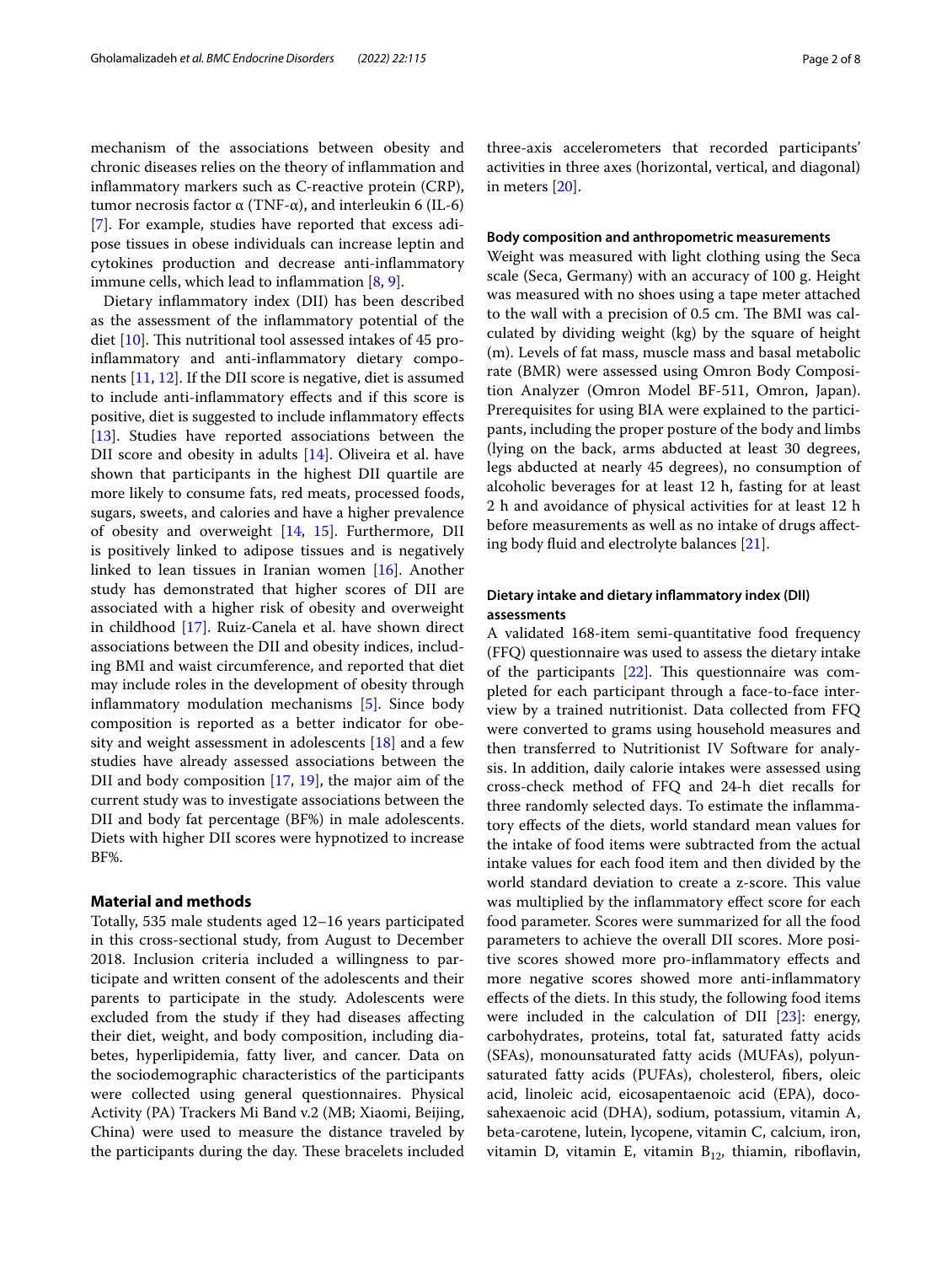|                              | <b>Density DII Categories**</b> |                   | <b>Total</b>      | P-value*** |  |
|------------------------------|---------------------------------|-------------------|-------------------|------------|--|
|                              | DII > 0.4                       | $DII \geq 0.4$    |                   |            |  |
| Age (y)                      | $14.1 \pm 1.3$                  | $13.9 \pm 0.9$    | $14.1 \pm 1.2$    | 0.188      |  |
| Weight (kg)                  | 79.6 ± 35.5                     | 77.0 ± 10.0       | $70.1 \pm 32.2$   | 0.463      |  |
| Height (cm)                  | $165.0 \pm 4.1$                 | $165.6 \pm 7.0$   | $165.1 \pm 4.8$   | 0.184      |  |
| BMI (kg/m <sup>2</sup> )     | $28.6 \pm 2.4$                  | $28.0 \pm 2.9$    | $28.5 \pm 2.5$    | 0.050      |  |
| MR (kcal/d)                  | $1624.7 \pm 212.8$              | $1697.7 \pm 237$  | 1638.9 ± 219      | 0.002      |  |
| Body muscle (%)              | $38.4 \pm 3.5$                  | $37.4 \pm 4.2$    | $38.2 \pm 3.6$    | 0.013      |  |
| Body fat (%)                 | $18.7 + 7.7$                    | $21.4 \pm 10.2$   | $19.2 \pm 8.3$    | < 0.001    |  |
| Physical activity (m/d)      | $920.2 \pm 621.9$               | 1224.0 ± 2871     | $979.3 \pm 1384$  | 0.05       |  |
| Number of siblings           | $2.1 \pm 0.5$                   | $2.2 \pm 0.7$     | $2.1 \pm 0.6$     | 0.170      |  |
| Energy intake (kcal/d)       | $2463 \pm 581.5$                | $2424 \pm 816.2$  | $2436 \pm 635.5$  | 0.045      |  |
| Parents' education (n %)     |                                 |                   |                   | < 0.001    |  |
| Illiterate                   | 19 (4.4%)                       | 13 (12.5%)        | 32 (5.9%)         |            |  |
| Up to diploma                | 379 (87.9%)                     | 77 (74.0%)        | 456 (85.2%)       |            |  |
| College education            | 33 (7.6%)                       | 14 (13.4%)        | 47 (8.8%)         |            |  |
| Parents marital status (n %) |                                 |                   |                   | 0.301      |  |
| Widow                        | $1(0.2\%)$                      | $1(0.9\%)$        | $2(0.3\%)$        |            |  |
| Married                      | 429 (99.6%)                     | 102 (98.2%)       | 531 (99.4%)       |            |  |
| Divorced                     | $1(0.2\%)$                      | $1(0.9\%)$        | 2(0.3%)           |            |  |
| Protein (g/d)                | $89.3 \pm 22.6$                 | $91.5 \pm 41.0$   | $89.7 \pm 27.1$   | 0.456      |  |
| Carbohydrate (q/d)           | $284.0 \pm 68.0$                | $280.4 \pm 99.1$  | $283.3 \pm 75.0$  | 0.665      |  |
| Total fiber (g/d)            | $19.0 \pm 6.0$                  | $21.3 \pm 11.8$   | $19.4 \pm 7.5$    | < 0.001    |  |
| - Soluble fiber (g/d)        | $0.4 \pm 0.2$                   | $0.4 \pm 0.4$     | $0.4 \pm 0.3$     | 0.903      |  |
| Total fat intake (g/d)       | $111.5 \pm 36.2$                | $97.0 \pm 46.7$   | $108.7 \pm 38.8$  | < 0.001    |  |
| Cholesterol (mg/d)           | $306.4 \pm 156.6$               | $300.4 \pm 278.0$ | $305.2 \pm 186.2$ | 0.768      |  |
| SFA (g/d)                    | $28.7 + 9.3$                    | $25.5 \pm 14.6$   | $28.1 \pm 10.6$   | < 0.001    |  |
| MUFA (g/d)                   | $42.5 \pm 15.1$                 | $36.5 \pm 18.9$   | $41.4 \pm 16.1$   | < 0.001    |  |
| PUFA (g/d)                   | $30.3 \pm 12.4$                 | $25.4 \pm 15.2$   | $29.3 \pm 13.1$   | < 0.001    |  |
| Oleic acid (q/d)             | 39.0 ± 15.0                     | $32.5 \pm 18.1$   | $37.7 \pm 15.8$   | < 0.001    |  |
| Linoleic acid (mg/d)         | $27.7 \pm 12.1$                 | $22.9 \pm 14.7$   | $26.8 \pm 12.8$   | < 0.001    |  |
| Linolenic acid (mg/d)        | $0.9 \pm 0.7$                   | $0.7 \pm 0.8$     | $0.9 \pm 0.7$     | 0.031      |  |
| $EPA$ (g/d)                  | $0.01 \pm 0.07$                 | $0.01 \pm 0.06$   | $0.01 \pm 0.07$   | 0.453      |  |
| DHA (g/d)                    | $0.06 \pm 0.23$                 | $0.04 \pm 0.20$   | $0.05 \pm 0.22$   | 0.421      |  |
| Sodium (mg/d)                | $2735 \pm 4755$                 | 2499±1377         | 2689±4310         | 0.617      |  |
| Potassium (mg/d)             | $2590 \pm 675.4$                | $2657 \pm 1218$   | $2603 \pm 808.9$  | 0.446      |  |

<span id="page-2-0"></span>**Table 1** General characteristics and distribution of the macronutrient dietary intakes based on the categories of density DII\* (*n*=535)

\* DII, adjusted for energy

\*\* Categorized based on the median

\*\*\* Independent sample t-test was used for comparison f Chi-square test was used for comparison

*BMI* Body mass index, *MR* Metabolic rate, *SFA* Saturated fatty acid, *MUFA* Mono unsaturated fatty acid, *PUFA* Poly unsaturated fatty acid, *EPA* Eicosapentaenoic acid, *DHA* Docosahexaenoic acid

niacin, vitamin  $B_6$ , folate, biotin, pantothenic acid, vitamin K, magnesium, zinc, and selenium.

#### **Statistical analyses**

Chi-square test and independent t-test were used to analyze categorical and quantitative variables, respectively. To focus on body fat as an outcome, DII was analyzed as both dichotomous (categorized based on the median value of the DII) and continuous variables. Odds ratios (ORs) and 95% confdence intervals (CIs) were estimated for body fat as the outcome and normal and energyadjusted forms of DII as the independent variable using logistic regression models. A stepwise (forward) selection procedure was used for modeling and variables were selected based on signifcance or information criteria and background knowledge. Potential confounders were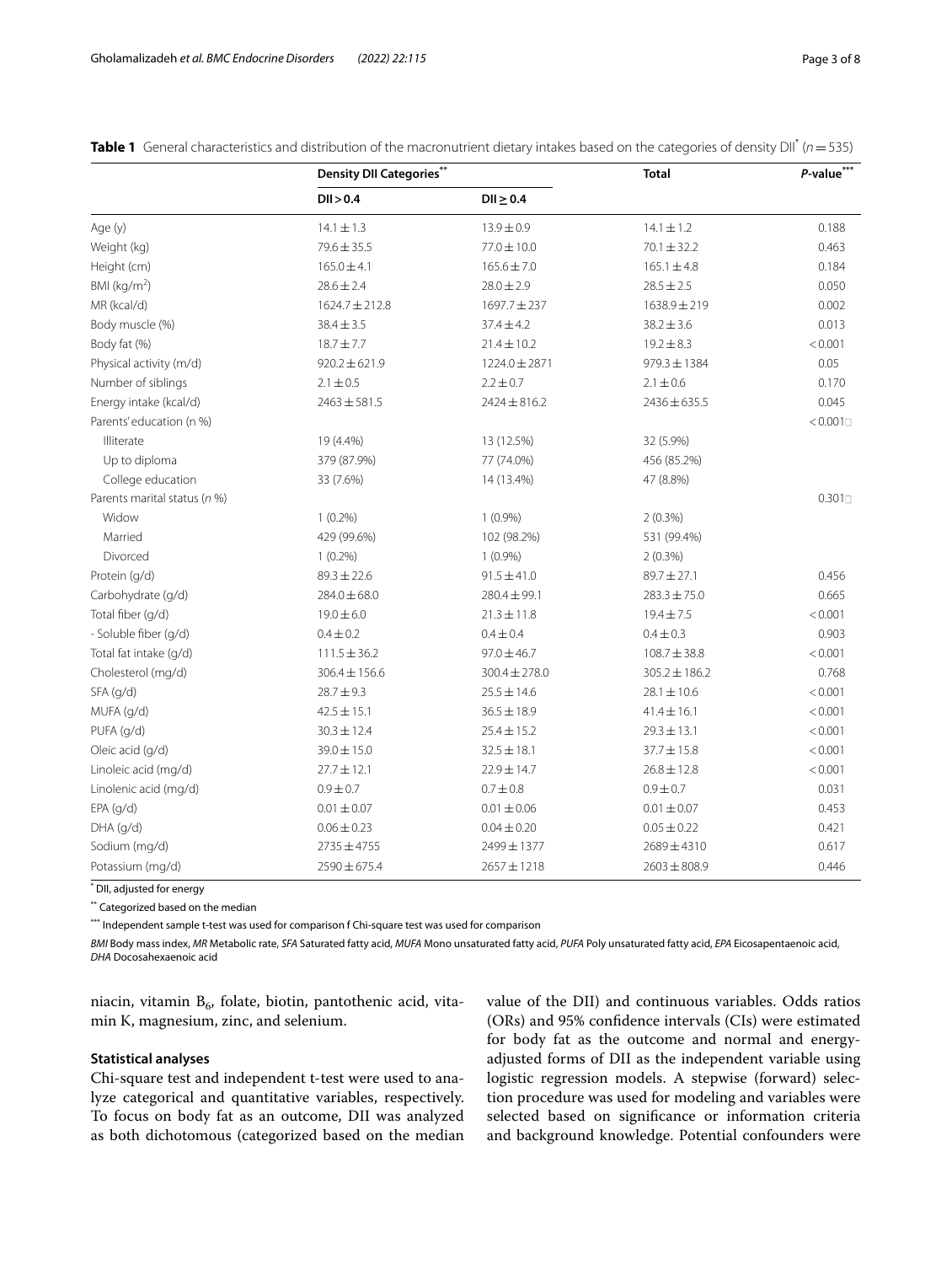|                         | Density DII category** |                   | <b>Total</b>      | $P$ -value <sup>***</sup> |  |
|-------------------------|------------------------|-------------------|-------------------|---------------------------|--|
|                         | $Mean \pm SD$          |                   | $Mean \pm SD$     |                           |  |
|                         | DI > 0.4               | DI > 0.4          |                   |                           |  |
| Vitamin A (RAE/d)       | $922.4 \pm 2540$       | 787.3 ± 1763      | $813.6 \pm 1937$  | 0.524                     |  |
| Beta-carotene (mg/d)    | $3004 \pm 3037$        | 2441±1447         | 2550 ± 1875       | < 0.001                   |  |
| Lutein (mg/d)           | $1186 \pm 1403$        | $956.5 \pm 460.1$ | $1001 \pm 747.3$  | < 0.001                   |  |
| Lycopene (mg/d)         | 4499±5796              | 4609±4996         | $4588 \pm 5156$   | 0.845                     |  |
| Vitamin C (mg/d)        | $80.0 \pm 74.8$        | $72.3 \pm 43.6$   | $73.8 \pm 51.2$   | 0.176                     |  |
| Calcium (mg/d)          | 783.5 ± 383.4          | 784.1 ± 239.9     | 783.9 ± 273.3     | 0.986                     |  |
| Iron (mg/d)             | $16.9 \pm 6.7$         | $16.2 \pm 3.8$    | $16.3 \pm 4.6$    | 0.154                     |  |
| Vitamin D (µg/d)        | $1.2 \pm 1.8$          | $1.3 \pm 0.9$     | $1.3 \pm 1.9$     | 0.249                     |  |
| Vitamin E (mg/d)        | $31.7 \pm 22.2$        | $36.2 \pm 16.9$   | $35.3 \pm 18.1$   | 0.022                     |  |
| Thiamin (mg/d)          | $1.8 \pm 0.6$          | $1.7 \pm 0.4$     | $1.7 \pm 0.5$     | 0.634                     |  |
| Riboflavin (mg/d)       | $1.9 \pm 1.5$          | $1.8 \pm 0.6$     | $1.8 \pm 0.8$     | 0.211                     |  |
| Niacin (mg/d)           | $27.0 \pm 14.3$        | $26.2 \pm 8.4$    | $26.4 \pm 9.8$    | 0.441                     |  |
| Vitamin $B_6$ (mg/d)    | $1.8 \pm 0.9$          | $1.7 \pm 0.4$     | $1.8 \pm 0.5$     | 0.228                     |  |
| Folate (µg/d)           | $465.8 \pm 184.8$      | 475.4 ± 114.9     | $473.5 \pm 131.3$ | 0.503                     |  |
| Vitamin $B_{12}$ (µg/d) | $9.3 \pm 25.9$         | $8.3 \pm 18.0$    | $8.5 \pm 19.8$    | 0.663                     |  |
| Biotin (mg/day)         | $24.4 \pm 16.5$        | $25.7 \pm 10.2$   | $25.5 \pm 11.7$   | 0.299                     |  |
| Pantothenic acid (mg/d) | $5.0 \pm 2.5$          | $5.2 \pm 1.5$     | $5.2 \pm 1.7$     | 0.264                     |  |
| Vitamin K (µg/d)        | $166.7 \pm 271.1$      | $143.3 \pm 116.3$ | 147.8 ± 158.6     | 0.176                     |  |
| Magnesium (mg/d)        | 334.2 ± 146.4          | $316.9 \pm 78.4$  | $320.2 \pm 95.6$  | 0.098                     |  |
| Zinc (mg/d)             | $13.9 \pm 7.4$         | $13.5 \pm 4.2$    | $13.6 \pm 5.0$    | 0.469                     |  |
| Selenium (µg/d)         | $124.2 \pm 77.8$       | $122.4 \pm 44.7$  | $122.7 \pm 52.7$  | 0.752                     |  |

<span id="page-3-0"></span>**Table 2** Distribution of micronutrient dietary intakes based on the categories of density DII\* (*n*=535)

\* DII, adjusted for energy

\*\* Categorized based on the median

\*\*\* Independent sample t-test was used for mean comparison

*DII* Dietary infammatory index, *RAE* Retinol activity equivalents

adjusted using the following models of crude (Model A), adjustments for age and BMI (Model B), and additional adjustments for physical activity, mothers' marital status and educational level, and the number of siblings (Model C). Statistical analysis was carried out using SPSS Software v.21 (IBM, Chicago, USA) and  $P < 0.05$  was considered statistically signifcant.

# **Results**

General characteristics and levels of macronutrient intakes for the participants with high and low DII are presented in Table [1.](#page-2-0) Participants with a higher DII (DII $\geq$  0.4) had higher metabolic rates (1697.7  $\pm$  237.5 against  $1624.7 \pm 212.8$ ) and BF%  $(21.4 \pm 10.2)$  against 8.7 $\pm$ 7.7) and lower muscle masses (37.4 $\pm$ 4.2 against  $38.4 \pm 3.5$ ), compared with the participants with a lower DII (DII<0.4) (*P*<0.05). Regarding dietary intakes, participants with a lower DII had signifcantly higher intakes of fibers  $(21.3 \pm 11.8)$  against  $19 \pm 6$ ,  $P < 0.001$ ) and lower intakes of dietary fats  $(97.0 \pm 46.7)$  against

 $111.5 \pm 36.2$ ), SFA (25.5 $\pm$ 14.6 against 28.7 $\pm$ 9.3), MUFA  $(36.5 \pm 18.9)$  against  $42.5 \pm 15.1$ ), PUFA  $(25.4 \pm 15.2)$ against  $30.3 \pm 12.4$ ), oleic acid  $(32.5 \pm 18.1$  against 39.0 $\pm$ 15.0) and linoleic acid (22.9 $\pm$ 14.7 against  $27.7 \pm 12.1$ ), compared with the participants with a higher DII (*P*<0.05). No significant differences were detected in age, weight, height, BMI, physical activity, and intakes of energy, proteins, carbohydrates, cholesterol, linoleic acid, EPA, DHA, sodium, and potassium of the participants with various DII values. In terms of micronutrients intakes, participants with a lower DII had significantly higher intakes of beta-carotene  $(3004 \pm 3037)$ against  $2441 \pm 1447$ ) and lutein  $(1186 \pm 1403$  against 956.5 $\pm$ 460.1) (*P*<0.001) (Table [2](#page-3-0)). Dietary macronutrient intakes of the participants based on the categories of body fat are provided in Table [3.](#page-4-0) Participants with BF%  $\geq$  19.2 had higher BMI (29.2  $\pm$  3.3 against 28.8  $\pm$  2.8)  $(P<0.001)$ , energy-adjusted DII  $(0.52 \pm 0.89)$  against 0.30 $\pm$ 1.1, *P*=0.013) and intake of SFA (28.8 $\pm$ 11.3 against  $26.8 \pm 9.3$   $P=0.033$ ), compared with the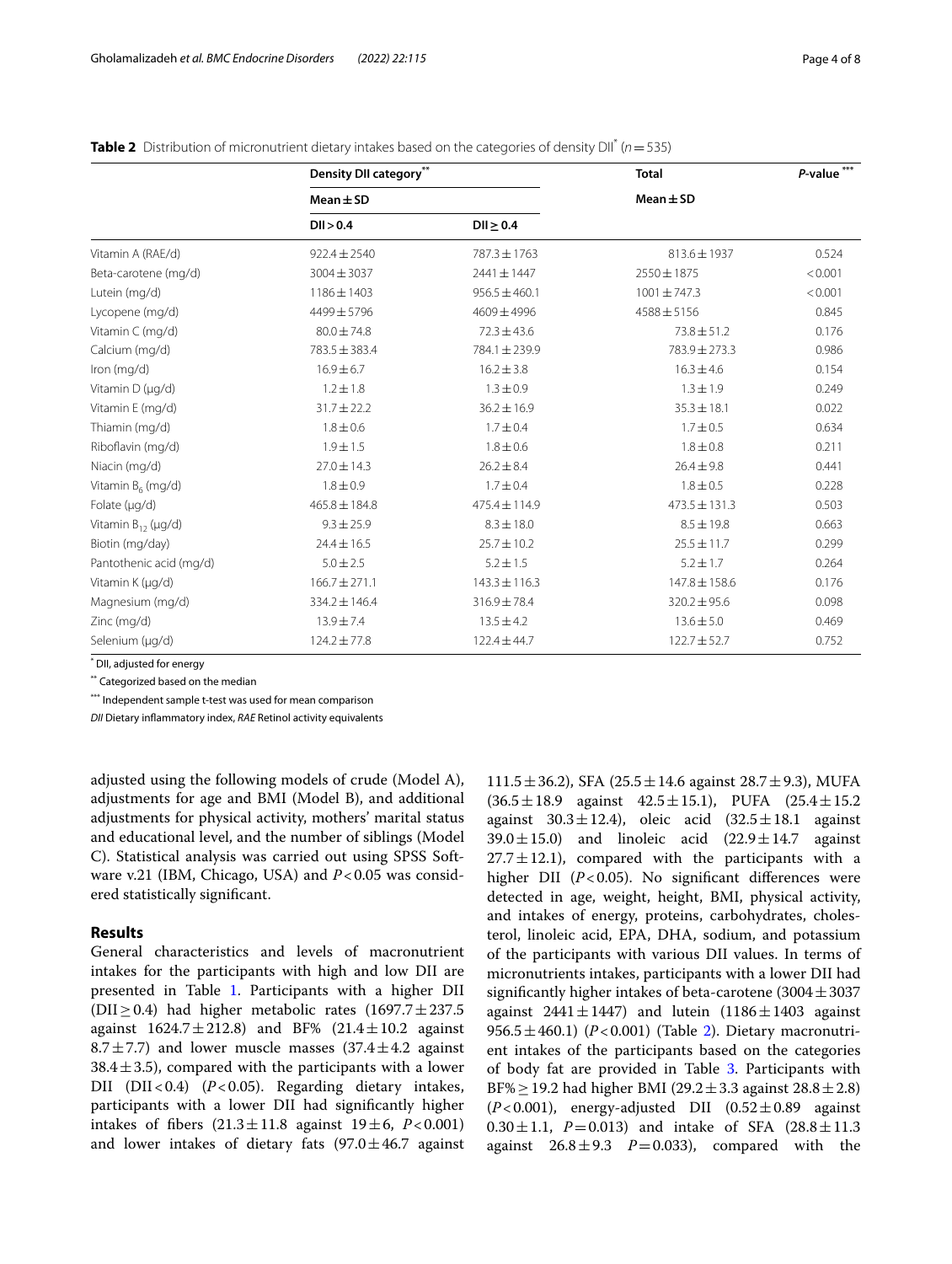<span id="page-4-0"></span>**Table 3** General characteristics and distribution of macronutrient and electrolyte dietary intakes based on the categories of body fat  $(n = 535)$ 

|                                    | Body fat category <sup>®</sup> | P-value**            |         |
|------------------------------------|--------------------------------|----------------------|---------|
|                                    | $Mean \pm SD$                  |                      |         |
|                                    | Body fat > 19.2                | Body fat $\geq$ 19.2 |         |
| Age (y)                            | $14.1 \pm 1.5$                 | $14.0 \pm 1.0$       | 0.135   |
| Weight (kg)                        | $78.6 \pm 9.1$                 | 79.4 ± 40.7          | 0.783   |
| Height (cm)                        | $164.9 \pm 5.4$                | $165.2 \pm 4.4$      | 0.573   |
| BMI ( $kg/m2$ )                    | $28.8 \pm 2.8$                 | $29.2 \pm 3.3$       | < 0.001 |
| Normal DII***                      | $0.05 \pm 1.26$                | $0.05 \pm 0.96$      | 0.993   |
| Density DII****                    | $0.30 \pm 1.1$                 | $0.52 \pm 0.89$      | 0.013   |
| Total energy intake<br>(kcal/d)    | $2386 \pm 660.2$               | $2468 \pm 617.8$     | 0.145   |
| Total protein intake (g/d)         | $89.6 \pm 31.8$                | $89.8 \pm 23.7$      | 0.954   |
| Total carbohydrate<br>intake (q/d) | $276.7 \pm 84.9$               | $287.5 \pm 67.7$     | 0.103   |
| Total fiber (q/d)                  | $19.5 \pm 8.9$                 | $19.3 \pm 6.5$       | 0.758   |
| Soluble fiber (g/d)                | $0.38 \pm 0.31$                | $0.41 \pm 0.30$      | 0.224   |
| Total fat intake (g/d)             | $106.1 \pm 37.8$               | $110.4 \pm 39.5$     | 0.216   |
| Cholesterol intake<br>(mq/d)       | $313.9 \pm 233.3$              | 299.6±148.1          | 0.385   |
| $SFA$ (g/d)                        | $26.8 \pm 9.3$                 | $78.8 + 11.3$        | 0.033   |
| MUFA (q/d)                         | $40.4 \pm 15.5$                | $42.0 \pm 16.4$      | 0.256   |
| PUFA (g/d)                         | $29.0 \pm 13.6$                | $29.6 \pm 12.8$      | 0.610   |
| Oleic acid (mg/d)                  | $36.7 \pm 15.4$                | $38.4 \pm 16.1$      | 0.233   |
| Linoleic acid (mg/d)               | $26.4 \pm 13.1$                | $27.1 \pm 12.6$      | 0.542   |
| Linolenic acid (mg/d)              | $0.91 \pm 0.94$                | $0.90 \pm 0.56$      | 0.865   |
| EPA (mg/d)                         | $0.01 \pm 0.08$                | $0.01 \pm 0.06$      | 0.852   |
| DHA (mg/d)                         | $0.05 \pm 0.27$                | $0.06 \pm 0.19$      | 0.765   |
| Sodium (mg/d)                      | $7468 + 1082$                  | $7831 + 5460$        | 0.342   |
| Potassium (mg/d)                   | $2586 \pm 923.8$               | $2641 \pm 726.4$     | 0.695   |

\* Categorized based on the median

\*\* Independent sample t-test was used for mean comparison

\* Normal DII, not adjusted DII

\*\* Density DII, DII adjusted for energy

*DII* Dietary infammatory index, *BMI* Body mass index, *SFA* Saturated fatty acid, *MUFA* Monounsaturated fatty acid, *PUFA* Polyunsaturated fatty acid, *EPA* Eicosapentaenoic acid, *DHA* Docosahexaenoic acid

participants with BF% ˂ 19.2. No signifcant diferences were seen in micronutrient intakes of the groups with various body fat values (Table [4\)](#page-4-1).

Associations between the DII (normal and energyadjusted) and body fat based on the continuous variables and cut-off points of DII are presented in Table [5.](#page-5-0) Regarding associations between the body fat and DII categories, groups with normal  $\text{DII} \geq -0.12$  and density  $\text{DII} \geq 0.4$ were at 1.6 and 2.5 times higher odds of high body fats, compared with the groups with  $DII < -0.12$  (OR=1.6, <span id="page-4-1"></span>**Table 4** Distribution of the micronutrient dietary intakes based on the categories of body fat (*n*=535)

|                         | Body fat category <sup>®</sup>       | P-value**                           |       |
|-------------------------|--------------------------------------|-------------------------------------|-------|
|                         | $Mean \pm SD$                        |                                     |       |
|                         | Body fat > 19.2 Body fat $\geq$ 19.2 |                                     |       |
| Vitamin A (RAE/day)     |                                      | $924.0 \pm 2770752.6 \pm 1126$      | 0.322 |
| Beta-carotene (mg/d)    | $2590 \pm 1937$                      | $2525 \pm 1811$                     | 0.693 |
| Lutein (mg/d)           | $1007 \pm 688.2$                     | $996.8 \pm 784.2$                   | 0.868 |
| Lycopene (mg/d)         | 4278±5836                            | $4788 \pm 4663$                     | 0.265 |
| Vitamin C (mg/d)        |                                      | $78.4 \pm 68.4$ $70.8 \pm 35.7$     | 0.095 |
| Calcium (mg/d)          |                                      | $765.2 \pm 269.4796.1 \pm 275.5$    | 0.202 |
| Iron (mg/d)             |                                      | $16.5 \pm 5.7$ $16.2 \pm 3.6$       | 0.573 |
| Vitamin D (µg/d)        |                                      | $1.2 \pm 1.2$ $1.3 \pm 1.2$         | 0.391 |
| Vitamin E (mg/d)        |                                      | $34.7 \pm 18.2$ $35.7 \pm 18.1$     | 0.513 |
| Thiamin (mg/d)          |                                      | $1.7 \pm 0.5$ $1.7 \pm 0.4$         | 0.973 |
| Riboflavin (mg/d)       |                                      | $1.8 \pm 0.9$ $1.8 \pm 0.7$         | 0.606 |
| Niacin (mg/d)           |                                      | $26.3 \pm 11.6$ $26.3 \pm 8.5$      | 0.974 |
| Vitamin B6 (mg/d)       | $1.8 \pm 0.6$                        | $1.7 \pm 0.5$                       | 0.816 |
| Folate (µg/d)           |                                      | $466.3 \pm 141.5478.2 \pm 124.2$    | 0.308 |
| Vitamin B12 (µg/d)      | $9.5 \pm 28.4$                       | $7.9 \pm 11.2$                      | 0.365 |
| Biotin (mg/d)           |                                      | $25.4 \pm 13.5$ $25.5 \pm 10.3$     | 0.951 |
| Pantothenic acid (mg/d) | $5.1 \pm 2.2$                        | $5.2 \pm 1.4$                       | 0.757 |
| Vitamin K (µg/d)        |                                      | $148.1 \pm 161.6$ $147.7 \pm 156.8$ | 0.978 |
| Magnesium (mg/d)        | $320.5 \pm 113.6320.1 \pm 82.0$      |                                     | 0.966 |
| Zinc (mg/d)             |                                      | $13.7 \pm 6.1$ $13.5 \pm 4.1$       | 0.674 |
| Selenium (µg/d)         |                                      | $122.9 \pm 64.4$ 122.6 $\pm$ 43.7   | 0.948 |

\* Categorized based on the median

\*\* Independent sample t-test was used for mean comparison

*DII* Dietary infammatory index, *RAE* Retinol activity equivalents

CI 95% 1.1–2.3,  $P = 0.019$ ) and DII<0.4 (OR=2.5, CI 95% 1.6–3.9, *P*<0.001), respectively. Results were still signifcant after adjustments for age and BMI. Further adjustments for the mother's marital status and educational level, and the number of children (siblings) did not change the results. Results from modeling normal DII as a continuous variable showed that the participants with a higher DII had nonsignifcant positive higher body fat values, compared with the participants with a lower DII. Results of the density DII as a continuous variable demonstrated that participants with a higher DII had higher body fat values, compared with the participants with a lower DII (OR=1.2, CI 95% 1.1–1.4, *P*=0.015). Results were still signifcant after adjusting for age and BMI (OR=1.2, CI 95% 1.1–1.5, *P*=0.021). Further adjustments for the mother's marital status and educational level, and the number of siblings did not change the results (OR=1.2, CI 95% 1.1–1.5, *P*=0.033).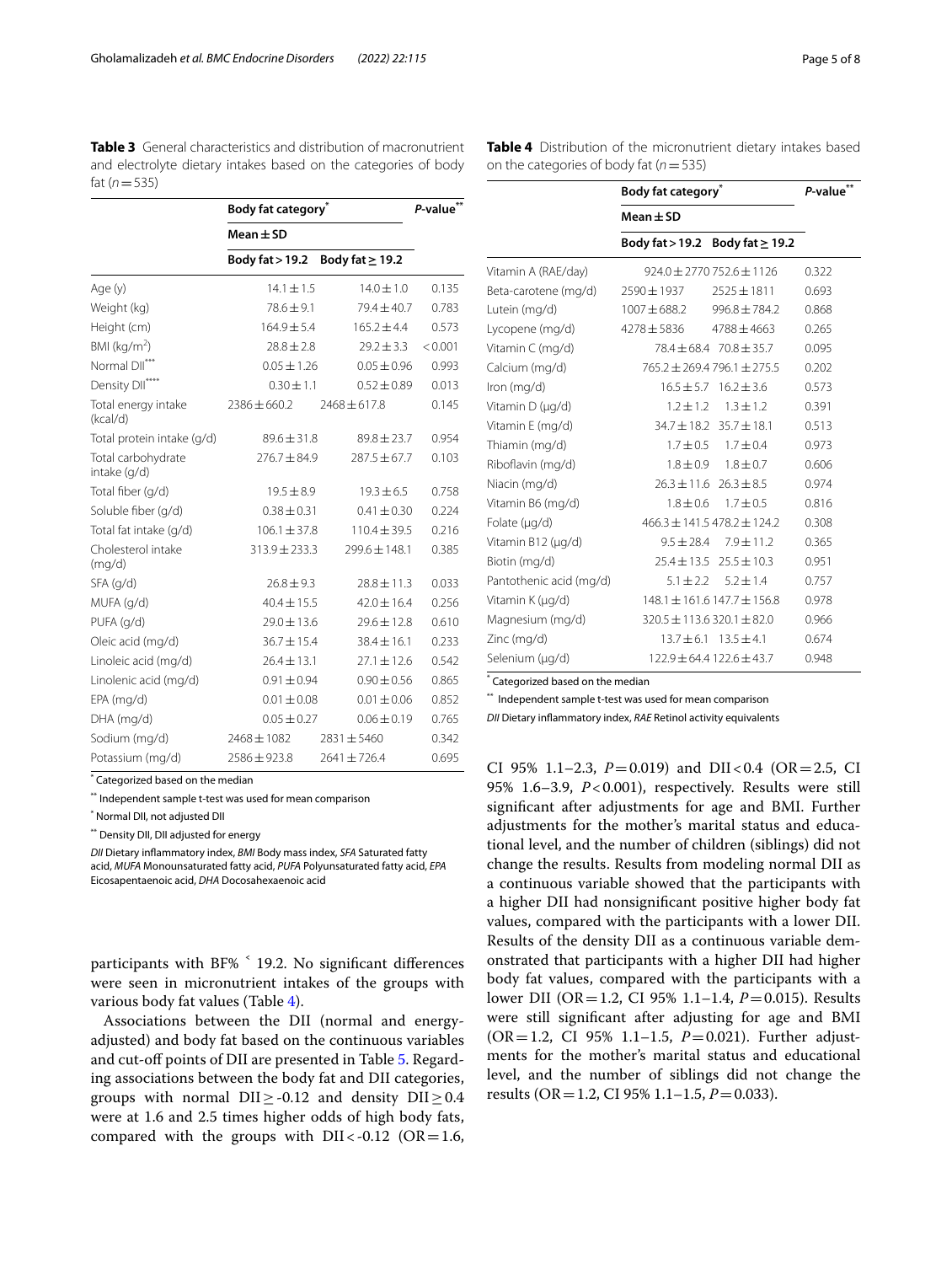|         | <b>Normal DII category</b><br>$(OR, 95\% \, \text{Cl})^*$ |                        | P-value | <b>Density DII category</b><br>$(OR, 95\% \, \text{Cl})^{**}$ |                        | P-value | Continuous<br>normal DII (OR,<br>95% CI) <sup>*</sup> | P-value | Continuous<br>density DII (OR,<br>95% CI)** | P-value |
|---------|-----------------------------------------------------------|------------------------|---------|---------------------------------------------------------------|------------------------|---------|-------------------------------------------------------|---------|---------------------------------------------|---------|
|         | $DI > -0.12$                                              | $DI > -0.12$           |         | DII > 0.4                                                     | DI > 0.4               |         |                                                       |         |                                             |         |
| Model A | (ref.)                                                    | 1.6 (1.1–2.3)          | 0.019   | l (ref.)                                                      | $2.5(1.6-3.9) < 0.001$ |         | $1.0(0.8 - 1.1)$                                      | 0.993   | $1.2(1.1-1.4)$                              | 0.015   |
| Model B | (ref.)                                                    | $.7(1.1-2.6)$          | 0.007   | 1 (ref.)                                                      | $2.8(1.8-4.4)$         | < 0.001 | $0.9(0.8-1.1)$                                        | 0.856   | $1.2(1.1-1.5)$                              | 0.021   |
| Model C | (ref.)                                                    | $1.8(1.2 - 2.7)$ 0.006 |         | I (ref.)                                                      | $2.8(1.8-4.4)$         | < 0.001 | $0.9(0.8-1.2)$                                        | 0.694   | $1.2(1.1-1.5)$                              | 0.033   |

<span id="page-5-0"></span>**Table 5** The ORs and 95% CIs for the associations between the DII (normal and energy-adjusted) and body fat (*n*=535)

\* Normal DII, not adjusted DII

\*\* Density DII, DII adjusted for energy

Model A, crude ORs; Model B, age and BMI adjusted; Model C, further adjustments for physical activity, mothers' marital status and educational level and number of siblings; *OR* Odds ratio, *CI* Confdence intervals, DII Dietary infammatory index

#### **Discussion**

Results of the present study showed that the participants with a lower DII had higher intakes of total fbers, betacarotene and lutein and lower intakes of total fat, SFA, MUFA, PUFA, oleic acid and linoleic acid, compared with the participants with a higher DII. In addition, the higher DII was associated to higher body fat. Similar to these results, studies reported that higher DII scores were associated to lower healthy food intakes [[24](#page-7-4)]. Andrade et al. followed up 132 obese women for six months after bariatric surgery and reported that women with a higher DII experienced smaller weight and fat mass losses [\[25\]](#page-7-5). Associations between dietary components and infammation have frequently been reported. Western diets, which are rich in SFAs and total fats and low in fruits and vegetables with high DII scores, were reported to increase serum infammatory markers, including IL-6, homocysteine, and C-reactive protein [[2](#page-6-1), [26](#page-7-6)]. However, nutrients such as omega-3, fbers, vitamin E, vitamin C, and β-carotene are associated with lower serum levels of the infammatory markers [\[2](#page-6-1), [3](#page-6-2)]. A recent review study has reported that Mediterranean diets, which are rich in fsh, fruits, vegetables and, olive oil, may decrease infammatory factors such as CRP, IL-6, and fbrinogen as well as risks of obesity [\[27\]](#page-7-7).

In terms of the associations between the DII and obesity, Ruiz-Canela et al. showed that DII included signifcant associations with abdominal obesity; similar to that of the present study [\[5](#page-6-4)]. Aslani et al. reported that proinfammatory diets were linked to higher levels of obesity indices such as hip circumference, waist circumference, neck circumference, and abdominal obesity in young children and adolescents [\[28\]](#page-7-8). Regarding associations between the DII and body composition, Correa-Rodriguez et al. reported that DII was signifcantly associated with fat-free mass and weight but not with BMI and fat mass in adults  $[8]$  $[8]$ . These contradictory results might be due to the participants' age and DII might play signifcant roles in obesity and BF%, majorly in childhood and adolescence. Furthermore, results of a study by Kendal et al. on 81 participants demonstrated that anti-infammatory diets could be efective in obesity management and signifcant decreases in body weight and visceral adipose were identifed in the intervention group receiving antiinfammatory diets [[7\]](#page-6-6). Ferreira et al. reported that the use of anti-infammatory diets was an efective strategy in weight decreases and improvement of obesity-linked comorbidities in obese adolescents [\[25](#page-7-5)].

It is possible that associations between body fat and infammation are mutual. Pre-infammatory diets may increase body adipose tissues in individuals and higher body fats may increase inflammatory factors  $[5, 10]$  $[5, 10]$  $[5, 10]$  $[5, 10]$ . The underlying mechanisms of the efects of infammation on BMI are not clear. However, a potential mechanism of the higher efects of infammatory components of diets on the levels of infammatory factors in obese people includes activation of pathogen-associated molecular pathways such as toll-like and nod-like receptors after receiving pre-infammatory diets, which induces the production of infammatory markers in several tissues such as adipose tissues  $[13, 16]$  $[13, 16]$  $[13, 16]$  $[13, 16]$ . The DII was reported to be associated with overweight and obesity; however, the efects of infammatory diets in healthy adults may be negligible [[29\]](#page-7-9). Underlying mechanisms; by which, DII afects BF% are also unclear; however, studies have suggested that pro-infammatory cytokines such as IL-6, IL-1, and TNF-α can increase appetite and calorie intake in obese people [[19](#page-6-18)]. Furthermore, studies have shown that diets with high DII scores increase CRP levels and thus increase risks of metabolic syndrome [\[30](#page-7-10)]. In people with metabolic syndrome, serum levels of circulating adipokines such as omentin-1 and chemerin are altered [\[31](#page-7-11)], which include essential roles in the development of obesity and regulation of adipogenesis [\[32,](#page-7-12) [33\]](#page-7-13). However, the results of the present study were limited due to its crosssectional design and the recall bias due to the nature of the FFQ self-report. Further studies with interventional design are needed to assess associations between dietaryinduced infammations and obesity indices.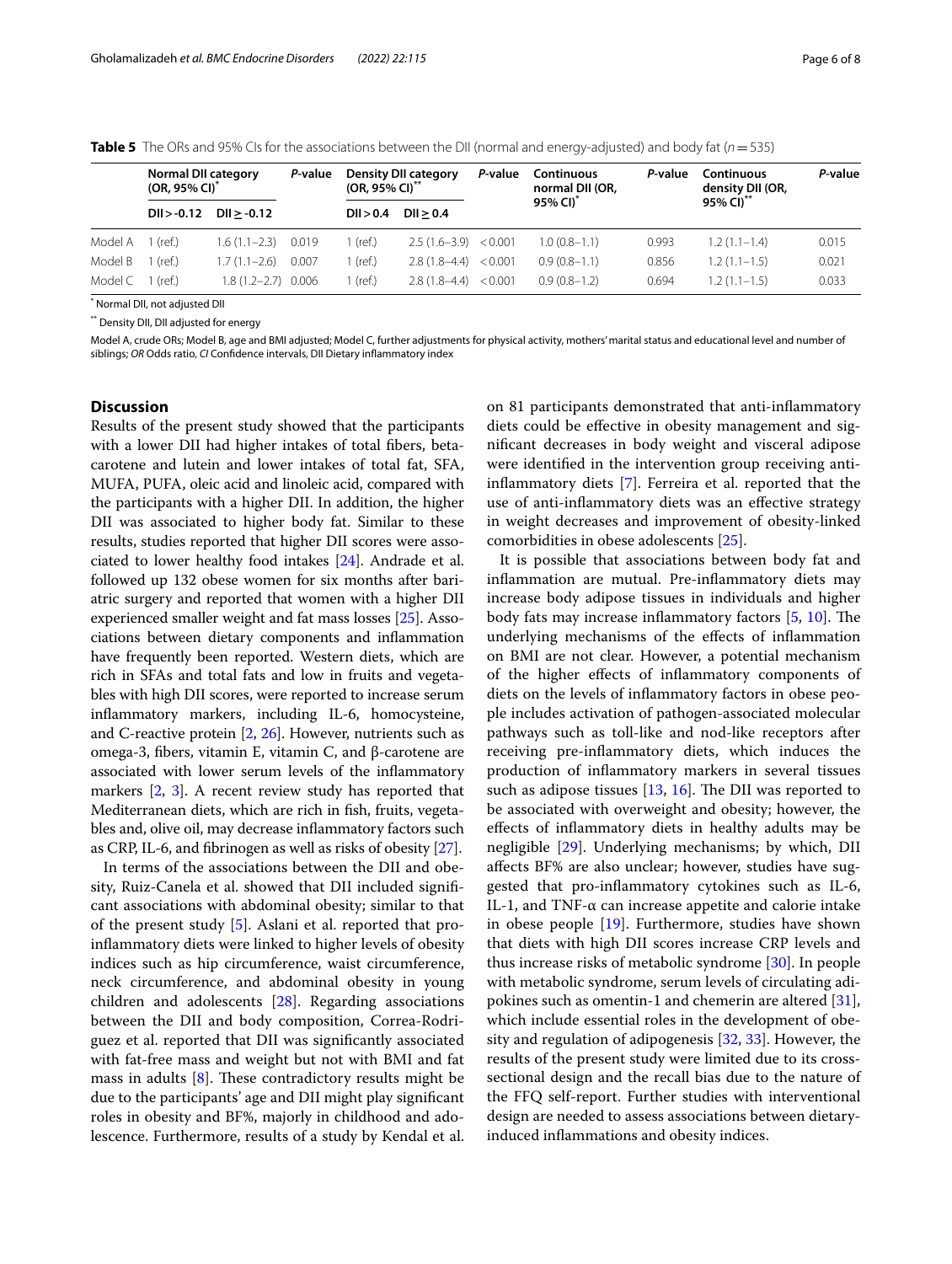### **Conclusion**

Results of the present study showed that lower scores of DII were associated to lower BF%. Tus, diets low in infammatory factors might efectively improve body composition and prevent obesity in adolescents. Future comprehensive studies are necessary to verify these fndings and to identify the underlying mechanisms of the associations between dietary-induced infammation and body composition.

#### **Abbreviations**

CRP: C-reactive protein; TNF-α: Tumor necrosis factor α; IL-6: Interleukin 6; BMI: Body mass index; DII: Dietary infammatory index; BF: Body fat percentage; BIA: Bio-impedance analyzer; FFQ: Food frequency questionnaire.

#### **Acknowledgements**

This study is related to the project No. 1398/4209 from Student Research Committee, Shahid Beheshti University of Medical Sciences, Tehran, Iran.

#### **Authors' contributions**

MGh, SD and FV designed the study and carried out data collection. AMJ, FB, NK, MA, AH, AA,MA and NM designed the study, analyzed data and critically reviewed the manuscript. This study was carried out in Shahid Beheshti University of Medical Sciences, Tehran, Iran. All authors read and approved the manuscript.

#### **Funding**

Funding for this study was provided by Student Research Committee of Shahid Beheshti University of Medical Sciences. This study is related to the project NO. 1398/10596 from Student Research Committee, Shahid Beheshti University of Medical Sciences, Tehran, Iran.

#### **Availability of data and materials**

Datasets used and/or analyzed during the current study are available from the corresponding author on reasonable requests.

#### **Declarations**

#### **Ethics approval and consent to participate**

This study was approved by the Ethical Committee of Shahid-Beheshti University of Medical Sciences, Tehran, Iran (code: IR.SBMU.RETECH.REC.1398.781). All procedures of the studies involving human participants were in accordance with the ethical standards of the institutional and/or national research committee and 1964 Declaration of Helsinki and its later amendments or comparable ethical standards. All participants signed informed consent forms Informed consent was obtained from the adolescents and their parents to participate in the study.

#### **Consent for publication**

Not applicable.

#### **Competing interests**

The authors declare no competing interests.

#### **Author details**

<sup>1</sup> Students Research Committee, Cancer Research Center, Shahid Beheshti University of Medical Sciences, Tehran, Iran. <sup>2</sup> Department of Clinical Nutrition and Dietetics, Faculty of Nutrition and Food Technology, National Nutrition and Food Technology Research Institute, Shahid Beheshti University of Medical Sciences, Tehran, Iran. <sup>3</sup> Population Health Department, Nutrition and Health Research Group, Luxembourg Institute of Health, Strassen, Luxembourg. <sup>4</sup>Department of Food and Nutrition Policy and Planning, National Nutrition and Food Technology Research Institute, School of Nutrition Sciences and Food Technology, Shahid Beheshti University of Medical Sciences, Tehran, Iran. <sup>5</sup> Department of Nutrition, Science and Research Branch, Islamic Azad University, Tehran, Iran. <sup>6</sup>School of Health, Qazvin University of Medical

Sciences, Qazvin, Iran. <sup>7</sup> Research Center of Health and Environment, School of Health, Guilan University of Medical Sciences, Rasht, Iran. <sup>8</sup> Department of Community Nutrition, School of Nutrition and Food Sciences, Shahid Beheshti University of Medical Sciences, Tehran, Iran. <sup>9</sup> Department of Pharmacognosy, Faculty of Pharmacy, Tehran University of Medical Sciences, Tehran, Iran. <sup>10</sup>School of Medicine, Shahid Beheshti University of Medical Sciences, Tehran, Iran.

# Received: 27 November 2021 Accepted: 23 March 2022<br>Published online: 02 May 2022

#### **References**

- <span id="page-6-0"></span>Corley J, et al. Associations between dietary inflammatory index scores and infammatory biomarkers among older adults in the Lothian birth cohort 1936 study. J Nutr Health Aging. 2019;23(7):628–36.
- <span id="page-6-1"></span>2. Cavicchia PP, et al. A new dietary infammatory index predicts interval changes in serum high-sensitivity C-reactive protein. J Nutr. 2009;139(12):2365–72.
- <span id="page-6-2"></span>3. Wannamethee SG, et al. Associations of vitamin C status, fruit and vegetable intakes, and markers of infammation and hemostasis. Am J Clin Nutr. 2006;83(3):567–74.
- <span id="page-6-3"></span>4. Hwalla N, Jaafar Z. Dietary management of obesity: a review of the evidence. Diagnostics (Basel). 2020;11(1):24.
- <span id="page-6-4"></span>5. Ruiz-Canela M, et al. Dietary infammatory index and anthropometric measures of obesity in a population sample at high cardiovascular risk from the PREDIMED (PREvencion con DIeta MEDiterranea) trial. Br J Nutr. 2015;113(6):984–95.
- <span id="page-6-5"></span>6. Mehrdad M, et al. Association of FTO rs9939609 polymorphism with serum leptin, insulin, adiponectin, and lipid profle in overweight adults. Adipocyte. 2020;9(1):51–6.
- <span id="page-6-6"></span>7. KenđelJovanović G, et al. The efficacy of an energy-restricted anti-inflammatory diet for the management of obesity in younger adults. Nutrients. 2020;12(11):3583.
- <span id="page-6-7"></span>8. Correa-Rodríguez M, et al. Dietary infammatory index, bone health and body composition in a population of young adults: a cross-sectional study. Int J Food Sci Nutr. 2018;69(8):1013–9.
- <span id="page-6-8"></span>9. Doaei S, et al. The effect of omega-3 fatty acid supplementation on clinical and biochemical parameters of critically ill patients with COVID-19: a randomized clinical trial. J Transl Med. 2021;19(1):1–9.
- <span id="page-6-9"></span>10. Jin C, Flavell RA. Innate sensors of pathogen and stress: linking infammation to obesity. J Allergy Clin Immunol. 2013;132(2):287–94.
- <span id="page-6-10"></span>11. Mehrdad M, et al. High dietary infammatory index (DII) scores increase odds of overweight in adults with rs9939609 polymorphism of FTO gene. Clin Nutr ESPEN. 2021;42:221–6.
- <span id="page-6-11"></span>12. Vahid F, et al. Dietary Inflammatory Index (DII®): A significant association between coronary heart disease and DII<sup>®</sup> in Armenian adults. Eur J Prev Cardiol. 2020;27(19):2235–7.
- <span id="page-6-12"></span>13. Langefeld T, et al. Toll-like receptors and NOD-like receptors: domain architecture and cellular signalling. Target Pattern Recognition in Innate Immunity. 2009;653:48–57.
- <span id="page-6-13"></span>14. Navarro P, et al. Predictors of the dietary infammatory index in children and associations with childhood weight status: a longitudinal analysis in the lifeways cross-generation cohort study. Clin Nutr. 2020;39(7):2169–79.
- <span id="page-6-14"></span>15. Oliveira TMS, et al. Dietary infammatory index and prevalence of overweight and obesity in Brazilian graduates from the Cohort of Universities of Minas Gerais (CUME project). Nutrition. 2020;71:110635.
- <span id="page-6-15"></span>16. Saghaf-Asl M, et al. The association of dietary patterns with dietary infammatory index, systemic infammation, and insulin resistance, in apparently healthy individuals with obesity. Sci Rep. 2021;11(1):1–8.
- <span id="page-6-16"></span>17. Ramallal R, et al. Infammatory potential of diet, weight gain, and incidence of overweight/obesity: the SUN cohort. Obesity. 2017;25(6):997–1005.
- <span id="page-6-17"></span>18. Kalantari N, et al. Indicator for success of obesity reduction programs in adolescents: body composition or body mass index? Evaluating a schoolbased health promotion project after 12 weeks of intervention. Int J Prev Med. 2017;8:73.
- <span id="page-6-18"></span>19. Inui A, Meguid MM. Cachexia and obesity: two sides of one coin? Curr Opin Clin Nutr Metab Care. 2003;6(4):395–9.